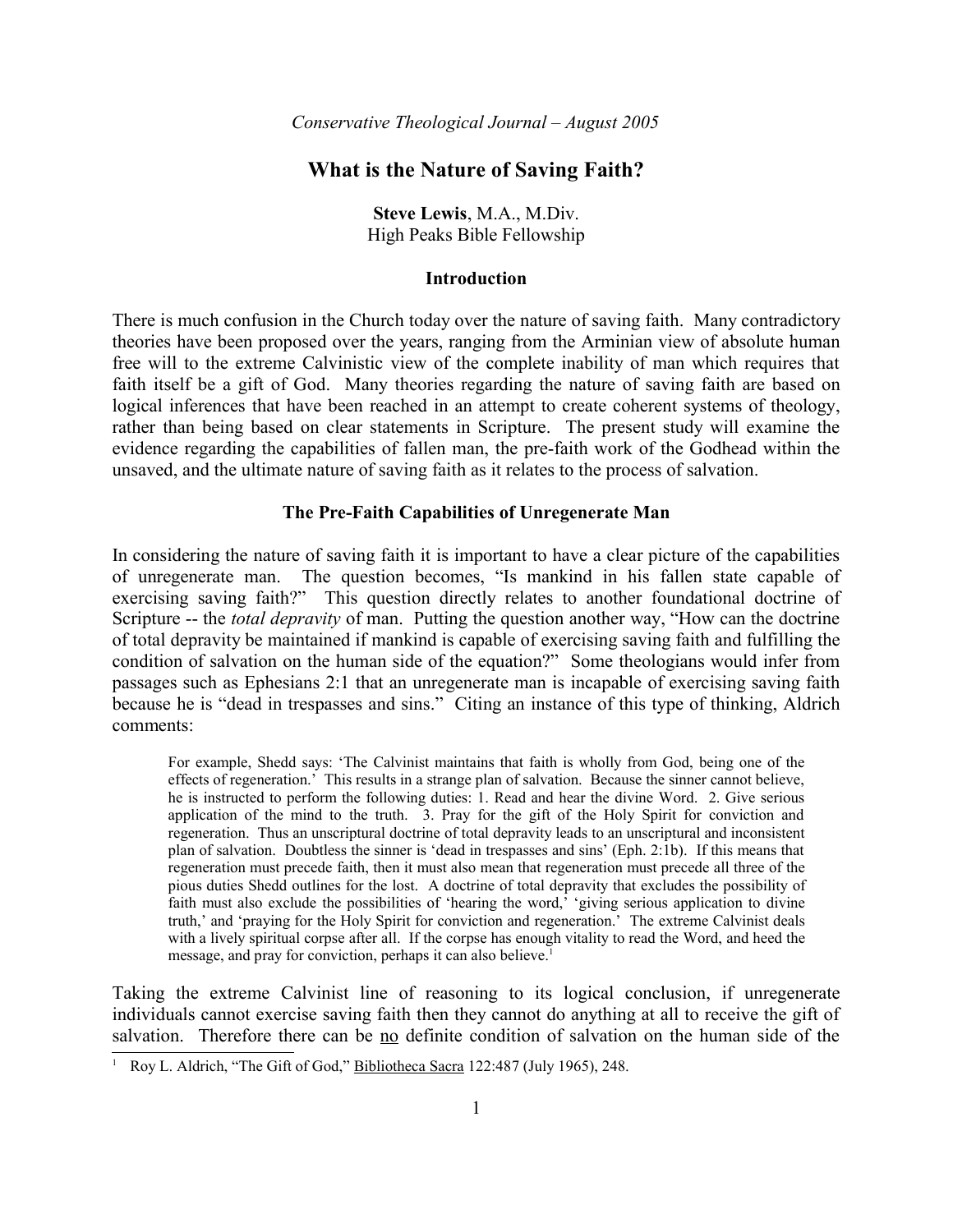equation, and the Scriptures which speak of such a condition must be explained away. Regarding this view of Ephesians 2:1, Meisinger comments:

Some infer that this means these dead cannot believe. Yet context does not say that. To be dead is to be alienated from God (in the sense of v. 12). God is the source of spiritual life. Accordingly, to be dead is to be cut off from eternal life. This says nothing about one's inability to believe….The problem is not the unbeliever's inability to believe when the Spirit illumines; the problem is his inability to know and understand apart from the supernatural illumination of God the Holy Spirit. Another illustration from life is Cornelius in Acts 10. This centurion is unregenerate, dead in sins. Yet he was not like a rock, unable to respond to God. To the contrary, Cornelius the non-Christian was 'a devout man and one who feared God and he gave alms and prayed to God always' (10:2). He received revelation from God (10:3, 22) and the Lord recognized his prayers and alms (10:4, 31). When Peter preached the gospel to him, saying that 'whoever believes in [Jesus of Nazareth] will receive remission of sins' (10:34-43), the Holy Spirit fell upon all who heard (10:44). Nothing suggests that Cornelius the non-Christian was spiritually insensitive. He was able to hear and believe the message.<sup>2</sup>

In order to address this issue, an accurate definition of total depravity must be considered. Many people seem to equate *total depravity* with *total inability*, but this is strictly true only as it relates to the inability of fallen man to gain soteriological merit before God.

A proper definition of total depravity should not focus primarily on the question of sinfulness vs. goodness or ability vs. inability, but on fallen man's relation to a holy God. Because of the effects of the fall, that original relationship of fellowship with God was broken and man's entire nature was polluted. As a result no one can do anything, even good things, that can gain soteriological merit in God's sight….The concept of total depravity does not mean (1) that depraved people cannot or do not perform actions that are good in either man's or God's sight. But no such action can gain favor with God for salvation. Neither does it mean (2) that fallen man has no conscience which judges between good and evil for him. But that conscience has been affected by the fall so that it cannot be a safe and reliable guide. Neither does it mean (3) that people indulge in every form of sin or in any sin to the greatest extent possible….The implications of depravity are especially crucial in relation to salvation. Man has no ability to save himself. He can do good and make choices, but he cannot regenerate himself (John 1:13). Unless the Holy Spirit enlightens an individual he will remain in darkness (1) Cor.  $2:14$ .<sup>3</sup>

As this definition points out, the fact that mankind lives in total depravity does not mean that he has no abilities whatsoever. Total depravity does not imply a total inability to think, feel, choose, or perform. Erickson explains that, "Total depravity means the sinner is completely unable to extricate himself from his sinful condition….Good and lawful actions cannot be maintained consistently. The sinner cannot alter his life by a process of determination, will power, and reformation. Sin is inescapable. This fact is depicted in Scripture's frequent references to sinners as 'spiritually dead.'…These various expressions do not mean that sinners are absolutely insensitive and unresponsive to spiritual stimuli, but rather that they are unable to do what they ought. The unregenerate person is incapable of genuinely good, redeeming works; whatever he does is dead or ineffective in relationship to God. Salvation by works is absolutely impossible

<sup>2</sup> George E. Meisinger, "Salvation by Faith Alone" in Mal Couch (ed.), The Fundamentals for the Twenty-First Century. (Grand Rapids: Kregel Publications, 2000), 280-281.

<sup>&</sup>lt;sup>3</sup> Walter A. Elwell (ed.), Evangelical Dictionary of Theology. (Grand Rapids: Baker Academic, 2001), 337.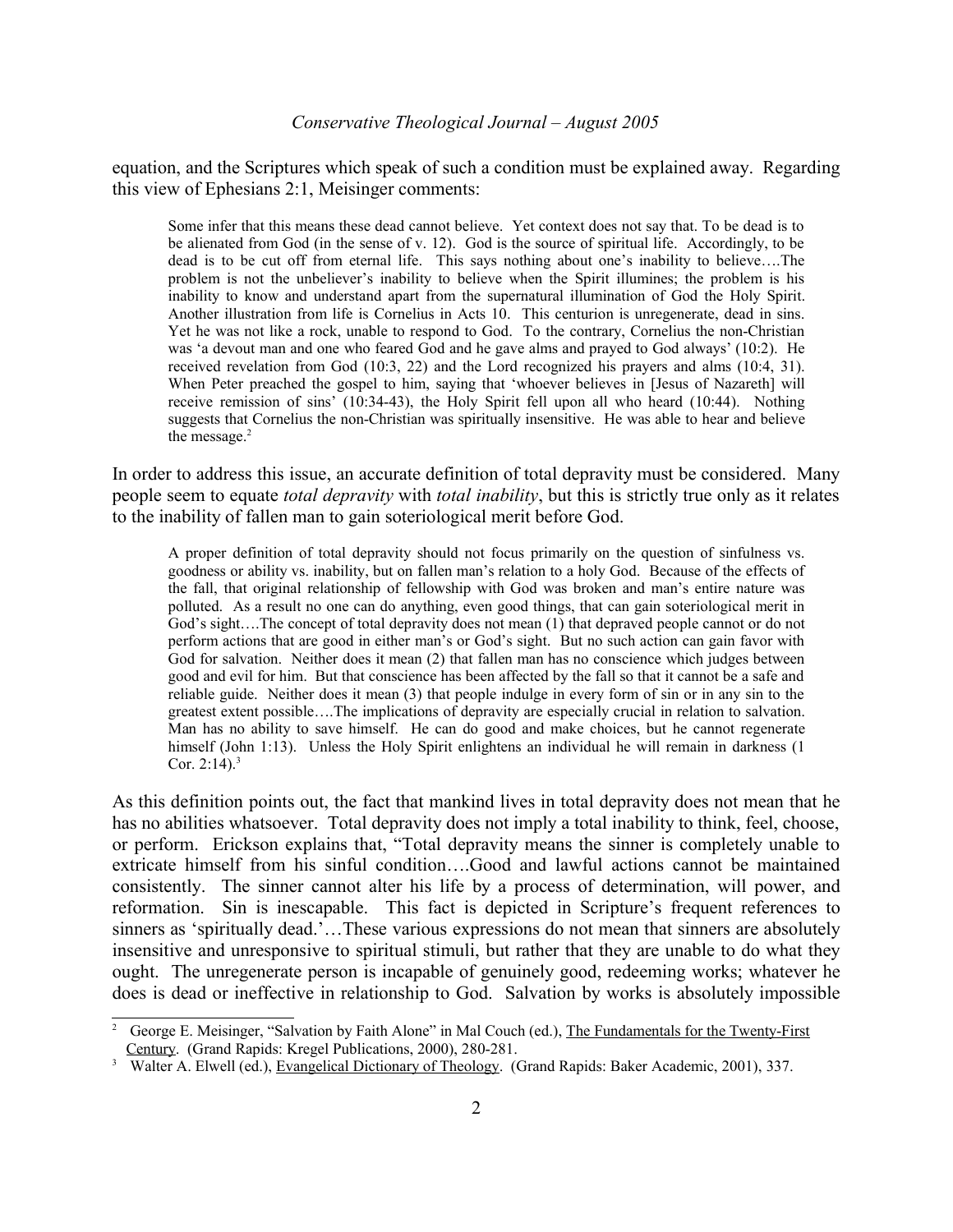(Eph. 2:8-9)."<sup>4</sup> Therefore, whatever abilities mankind does possess can never be the *basis* for meriting salvation.

What, then, are the active capabilities of fallen man? Even Calvin acknowledged that there are positive qualities which are worthy of note, and many would be surprised at his extensive treatment of the functional abilities of fallen mankind. Regarding the capacity of the human mind to think about deity, for example, he comments, "That there exists in the human minds and indeed by natural instinct, some sense of Deity, we hold to be beyond dispute, since God himself, to prevent any man from pretending ignorance, has endued all men with some idea of his Godhead, the memory of which he constantly renews and occasionally enlarges, that all to a man being aware that there is a God, and that he is their Maker, may be condemned by their own conscience when they neither worship him nor consecrate their lives to his service."<sup>5</sup> He also stated that, "If the Gentiles have the righteousness of the law naturally engraven on their minds, we certainly cannot say that they are altogether blind as to the rule of life."<sup>6</sup> Another of his positive statements indicates that, "The human soul is indeed irradiated with a beam of divine light, so that it is never left utterly devoid of some small flame, or rather spark."<sup>7</sup> It is clear from Calvin's work that he thoroughly contemplated and did not dismiss the amazing capabilities of the fallen human mind.

Therefore, in reading profane authors, the admirable light of truth displayed in them should remind us that the human mind, however much fallen and perverted from its original integrity, is still adorned and invested with admirable gifts from its Creator…. Shall we say that the philosophers, in their exquisite researches and skillful description of nature, were blind? Shall we deny the possession of intellect to those who drew up rules for discourse, and taught us to speak in accordance with reason? Shall we say that those who, by the cultivation of the medical art, expended their industry in our behalf were only raving? What shall we say of the mathematical sciences? Shall we deem them to be the dreams of madmen? Nay, we cannot read the writings of the ancients on these subjects without the highest admiration; an admiration which their excellence will not allow us to withhold. But shall we deem anything to be noble and praiseworthy without tracing it to the hand of God? Far from us be such ingratitude; an ingratitude not chargeable even on heathen poets, who acknowledged that philosophy and laws and all useful arts were the inventions of the gods. Therefore, since it is manifest that men whom the Scriptures term carnal, are so acute and clear-sighted in the investigation of inferior things, their example should teach us how many gifts the Lord has left in possession of human nature, notwithstanding of its having been despoiled of the true good.<sup>8</sup>

Calvin also recognized that, not only in the realm of mental ability, but also in the area of right conduct, mankind is not without inherent capabilities. "In every age there have been some who, under the guidance of nature, were all their lives devoted to virtue. It is of no consequence, that many blots may be detected in their conduct; by the mere study of virtue, they evinced that there was somewhat of purity in their nature....Such examples, then, seem to warn us against supposing that the nature of man is utterly vicious, since under its guidance some have not only

<sup>4</sup> Millard J. Erickson, Christian Theology. (Grand Rapids: Baker Book House, 1985), 630-631.

<sup>5</sup> John Calvin, Institutes of the Christian Religion. (e-Sword electronic edition), Book 1, Chapter 3, Section 1.

<sup>6</sup> Calvin, Book 2, Chapter 2, Section 22.

<sup>7</sup> Calvin, Book 2, Chapter 2, Section 19.

<sup>8</sup> Calvin, Book 2, Chapter 2, Section 15.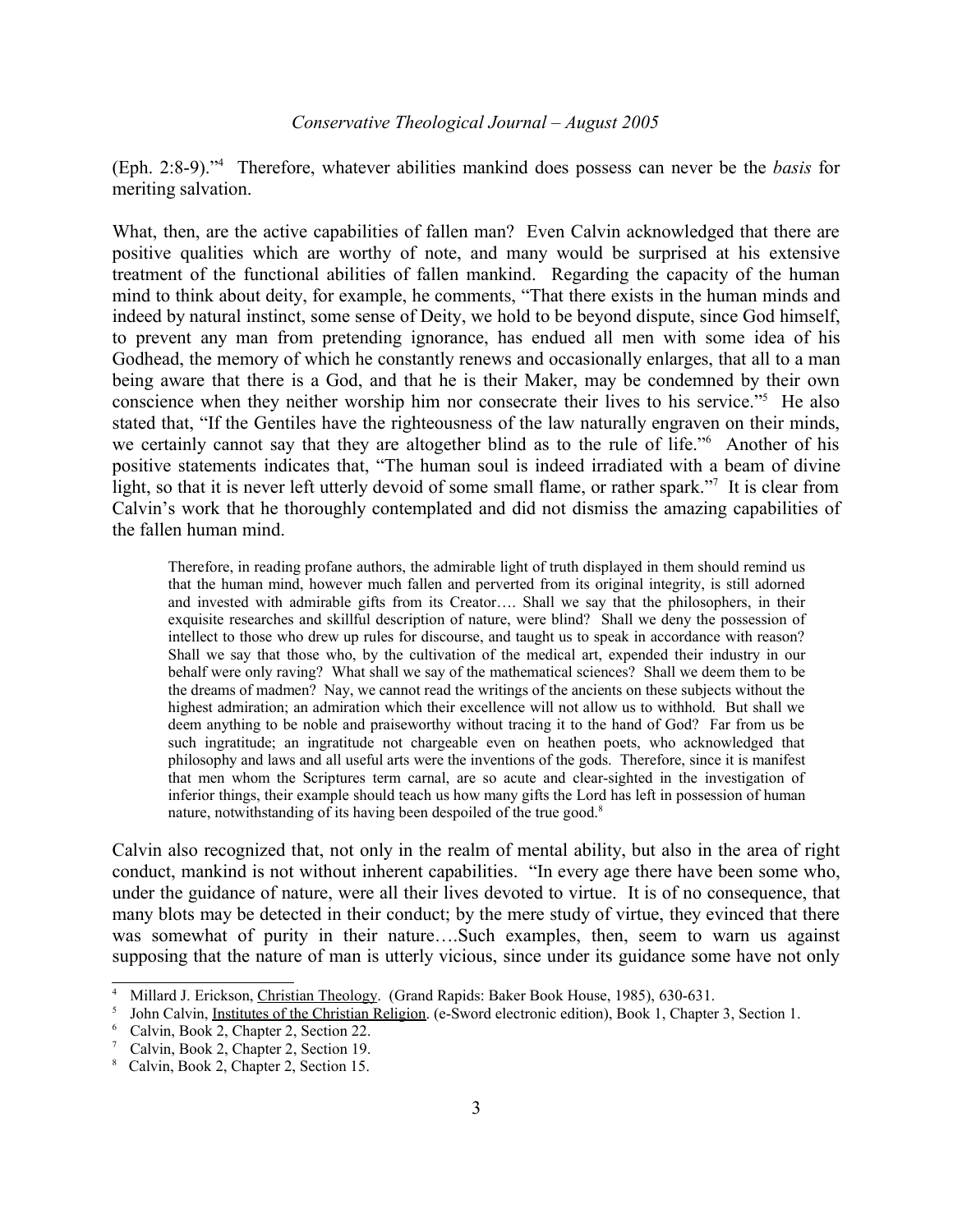excelled in illustrious deeds, but conducted themselves most honorably through the whole course of their lives."<sup>9</sup> Common experience and observation indicate that mankind is fully capable of thinking, choosing, and behaving in relatively "good" ways. Calvin goes on to explain how this is possible, while also giving due consideration to the doctrine of the total depravity of mankind.

I feel pleased with the well-known saying which has been borrowed from the writings of Augustine, that man's *natural* gifts were corrupted by sin, and his *supernatural* gifts withdrawn; meaning by supernatural gifts the light of faith and righteousness which would have been sufficient for the attainment of heavenly life and everlasting felicity. Man, when he withdrew his allegiance to God, was deprived of the spiritual gifts by which he had been raised to the hope of eternal salvation. Hence it follows, that he is now an exile from the kingdom of God, so that all things which pertain to the blessed life of the soul are extinguished in him until he recover them by the grace of regeneration…. On the other hand, soundness of mind and integrity of heart were, at the same time, withdrawn, and it is this which constitutes the corruption of natural gifts. For although there is still some residue of intelligence and judgment as well as will, we cannot call a mind sound and entire which is both weak and immersed in darkness. As to the will, its depravity is but too well known. Therefore, since reason, by which man discerns between good and evil, and by which he understands and judges, is a natural gift, it could not be entirely destroyed; but being partly weakened and partly corrupted, a shapeless ruin is all that remains….In the perverted and degenerate nature of man there are still some sparks which show that he is a rational animal….To charge the intellect with perpetual blindness, so as to leave it no intelligence of any description whatever, is repugnant not only to the Word of God, but to common experience.<sup>10</sup>

Even though the doctrine of total depravity shows that human nature is corrupted, it also asserts that certain amazing capabilities do still exist within the nature of mankind. At this point in the investigation, the possibility must be left open that unregenerate man is capable of exercise saving faith in order to receive the gift of salvation.

## **The Pre-Faith Work of God in Unregenerate Man**

Regarding the process of salvation by grace through faith, Calvin commented that, "Although it is true that we obtain this by faith, yet since we see that all do not indiscriminately embrace the offer of Christ which is made by the gospel, the very nature of the case teaches us to ascend higher and inquire into the secret efficacy of the Spirit, to which it is owing that we enjoy Christ and all his blessings."<sup>11</sup> This is the next issue that must be investigated in the study of saving faith because it is clear from the Scriptures that God does indeed work in the unsaved before their salvation. Typically this pre-faith work of God is referred to using the terms *drawing* and *calling*, and these are usually regarded as the operation of God in supplying grace of various kinds to the unsaved.

Since the total nature of mankind has been affected by the fall, the Holy Spirit has a ministry to perform that deals with each part of that unregenerate nature. For example, regarding the Spirit's ministry to the fallen mind Calvin states, "Only those, therefore, come to him who have heard

<sup>9</sup> Calvin, Book 2, Chapter 3, Section 3.

<sup>10</sup> Calvin, Book 2, Chapter 2, Section 12.

<sup>&</sup>lt;sup>11</sup> Calvin, Book 3, Chapter 1, Section 1.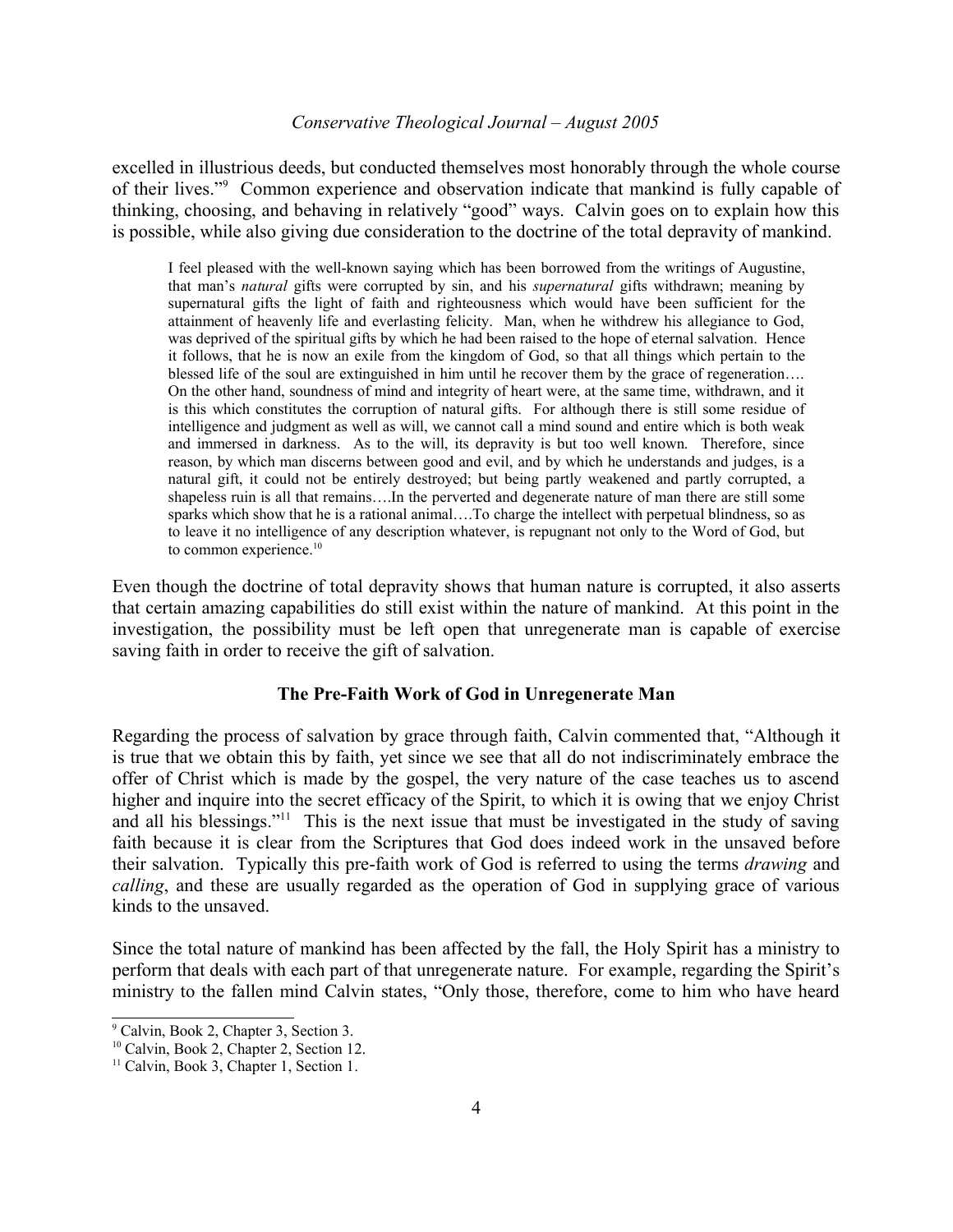and learned of the Father. And in what is the method of this hearing and learning? It is when the Spirit, with a wondrous and special energy, forms the ear to hear and the mind to understand."<sup>12</sup> Meisinger also comments that, "From the human side, remember that the ability to believe is not the problem. The problem is that the unbeliever does not know or understand the gospel, because Satan blinds him and seeks to pluck the seed of the gospel out of his heart. To counter the blinding work of the devil, when one hears the gospel the Holy Spirit illumines the unbeliever's understanding."<sup>13</sup> Another area within the nature of fallen mankind is the heart, which seems to include several capacities of the soul. Calvin explains, "The next thing necessary is, that what the mind has imbibed be transferred into the heart. The word is not received in faith when it merely flutters in the brain, but when it has taken deep root in the heart….But if the illumination of the Spirit is the true source of understanding in the intellect, much more manifest is his agency in the confirmation of the heart, inasmuch as there is more distrust in the heart than blindness in the mind."<sup>14</sup> Calvin also addresses the work of the Spirit in the corrupted human will when he expands upon Augustine's statements: "In his First Book against Pelagius and Celestius, expounding the saying of Christ, 'Every man therefore that has heard, and has learned of the Father, cometh unto me,' he says, 'The will is aided not only so as to know what is to be done, but also to do what it knows.' And thus, when God teaches not by the letter of the Law, but by the grace of the Spirit, he so teaches that every one who has learned not only knowing, sees, but also willing, desires, and acting, performs."<sup>15</sup>

Two types of ministry by the Holy Spirit have typically been distinguished: one involving a ministry to all of mankind (*general* or *common* grace/calling), and another involving a ministry to the elect (*effectual* or *special* grace/calling). According to Walvoord, *common grace* is "a ministry of the Holy Spirit which reveals the truth of God to man whenever given in any form…. The work of the Holy Spirit in revealing the gospel to the unsaved is peculiarly a ministry of enablement to understand the way of salvation. As the Word is preached, the Holy Spirit attends with power to make it known to those who naturally are blind to the truth and unable to comprehend it."<sup>16</sup> As described here, common grace is directed specifically at making God's truth intelligible to the fallen mind. This accomplishment, however, does not guarantee that the person will respond in saving faith. Walvoord explains how this is possible:

The fact is that the Spirit of God brings conviction and understanding to many who never believe, who turn from the gospel even after the way of salvation is made plain to them….Common grace falls far short of efficacious grace. While the unsaved may be led to understand the gospel sufficiently to act intelligently upon it, common grace does not have any certain effect upon the will and does not issue certainly into salvation. Two unsaved men may understand the gospel equally, and yet one never comes to the point of saving faith while the other trusts in Christ and is saved….Common grace is related almost entirely to revelation on the one subject of salvation with a view to providing an intelligent basis for faith….Without this preliminary ministry, the work of efficacious grace would be

<sup>&</sup>lt;sup>12</sup> Calvin, Book 2, Chapter 2, Section 20.

<sup>&</sup>lt;sup>13</sup> Meisinger, 283.

<sup>&</sup>lt;sup>14</sup> Calvin, Book 3, Chapter 2, Section 36.

<sup>&</sup>lt;sup>15</sup> Calvin, Book 2, Chapter 3, Section 7.

<sup>16</sup> John F. Walvoord, The Holy Spirit. (Grand Rapids: Zondervan Publishing House, 1958), 110, 112.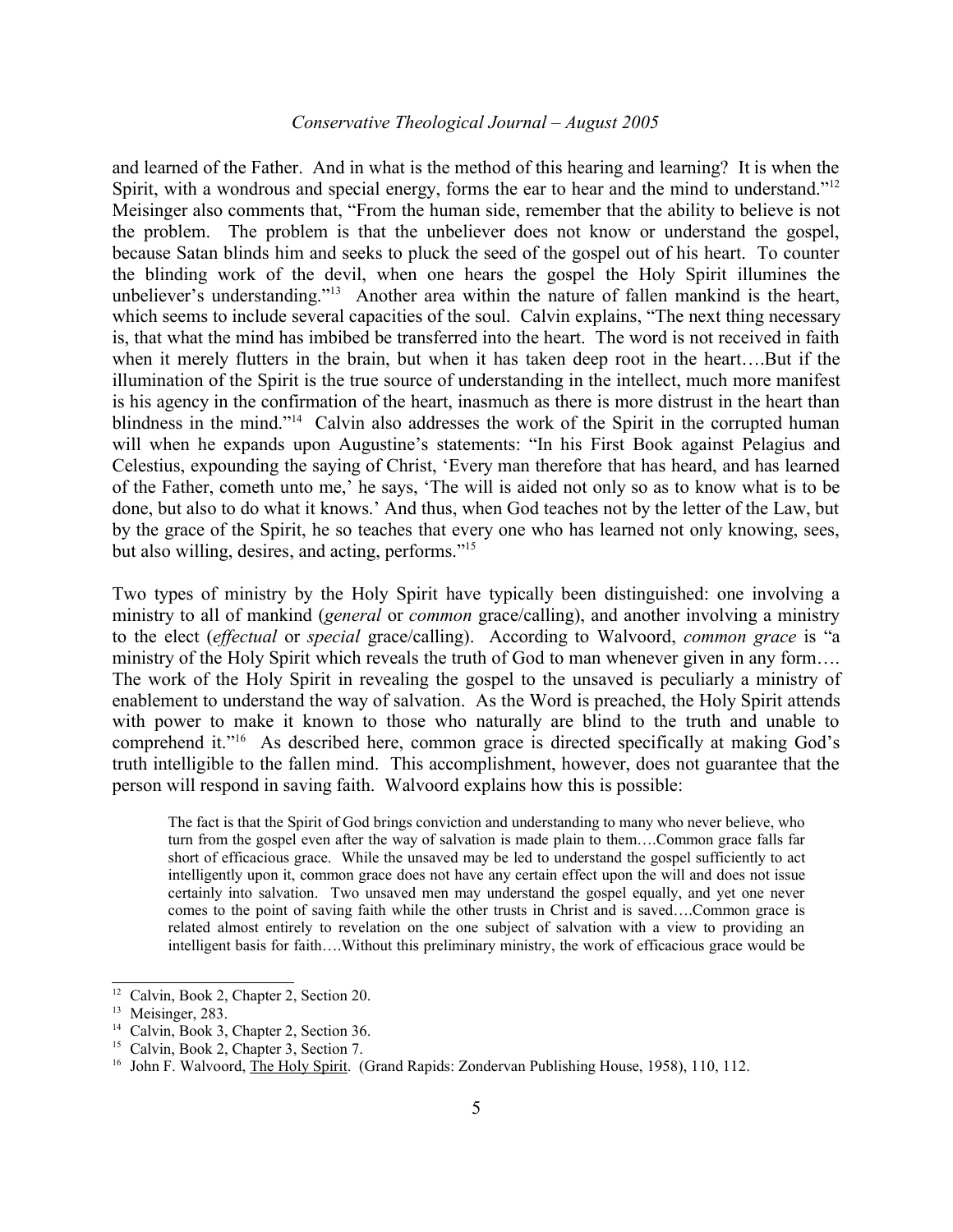impossible.<sup>17</sup>

Another function of common grace is its effect in restraining aspects of the corrupt human nature, so that man does not fully exercise the wicked capabilities which are inherent in his fallen disposition. After carefully surveying the views of several Reformed theologians, Berkouwer summarizes by saying, "Thus we see that Calvin as well as Kuyper not only hold to total corruption, but that both, through the doctrine of common grace, wish to acknowledge and honor in the corrupted life a sort of goodness or conformity to the will of God, so that the life of fallen man parallels in limited fashion the life of the believer in his sanctification….Calvin and Kuyper thus mean by general grace not the restorative grace of God in Jesus Christ, not the renewing of the image of the Creator, but rather a common grace which limits the powers of evil. This common grace may be brought into relation with the grace of Christ in this sense, that this protection of man's humanness provides opportunity for man to have salvation through Christ."<sup>18</sup> Therefore, it is the concurrence of common grace and special grace that provides the foundation for the exercise of saving faith. As Walvoord was previously quoted as saying, without this preliminary ministry of common grace and general calling, the work of special grace and effectual calling would be impossible.

*Special grace*, on the other hand, is that work of the Holy Spirit which focuses on the elect -- the ones God chose before the foundation of the world for salvation. Erickson explains that, "Although no one is capable of responding to the general call of the gospel, in the case of the elect God works intensively through a special calling so that they do respond in repentance and faith. As a result of this conversion, God regenerates them. The special calling is simply an intensive and effectual working by the Holy Spirit. It is not the complete transformation which constitutes regeneration, but it does render the conversion of the individual both possible and certain."<sup>19</sup> It is important to distinguish, as Erickson does, between the application of special grace over time and the instantaneous act of regeneration at the moment of salvation. Although in some ways inexplicable, they are two distinct activities of the Holy Spirit. Special grace also appears to be directed at the corrupt human will. Walvoord describes the operation of this aspect of special grace in the following words:

The work of common grace does not require a willingness to receive the truth, but efficacious grace is an immediate act of God which by its nature cannot be resisted….This implies two things: (a) That the operation of God is not an outward constraint upon the human will, but that it accords with the laws of our mental constitution. We reject the term 'irresistible' as implying a coercion and compulsion which is foreign to the nature of God's working in the soul. (b) That the operation of God is the originating cause of that new disposition of the affections, and that new activity of the will, by which the sinner accepts Christ. The cause is not in the response of the will to the presentation of motives by God, nor in any mere cooperation of the will of man with the will of God, but is an almighty act of God in the will of man, by which its freedom to choose God as its end is restored and rightly exercised (John 1:12-13)…. While in the experience of the individual, faith in Christ is a result of choice and [an] act of the human will, it is nevertheless a work of efficacious grace. Efficacious grace never

<sup>17</sup> Walvoord, 110, 116-118.

<sup>&</sup>lt;sup>18</sup> G. C. Berkouwer, Man: The Image of God. (Grand Rapids: Eerdmans Publishing Company, 1962), 155.

<sup>19</sup> Erickson, 933.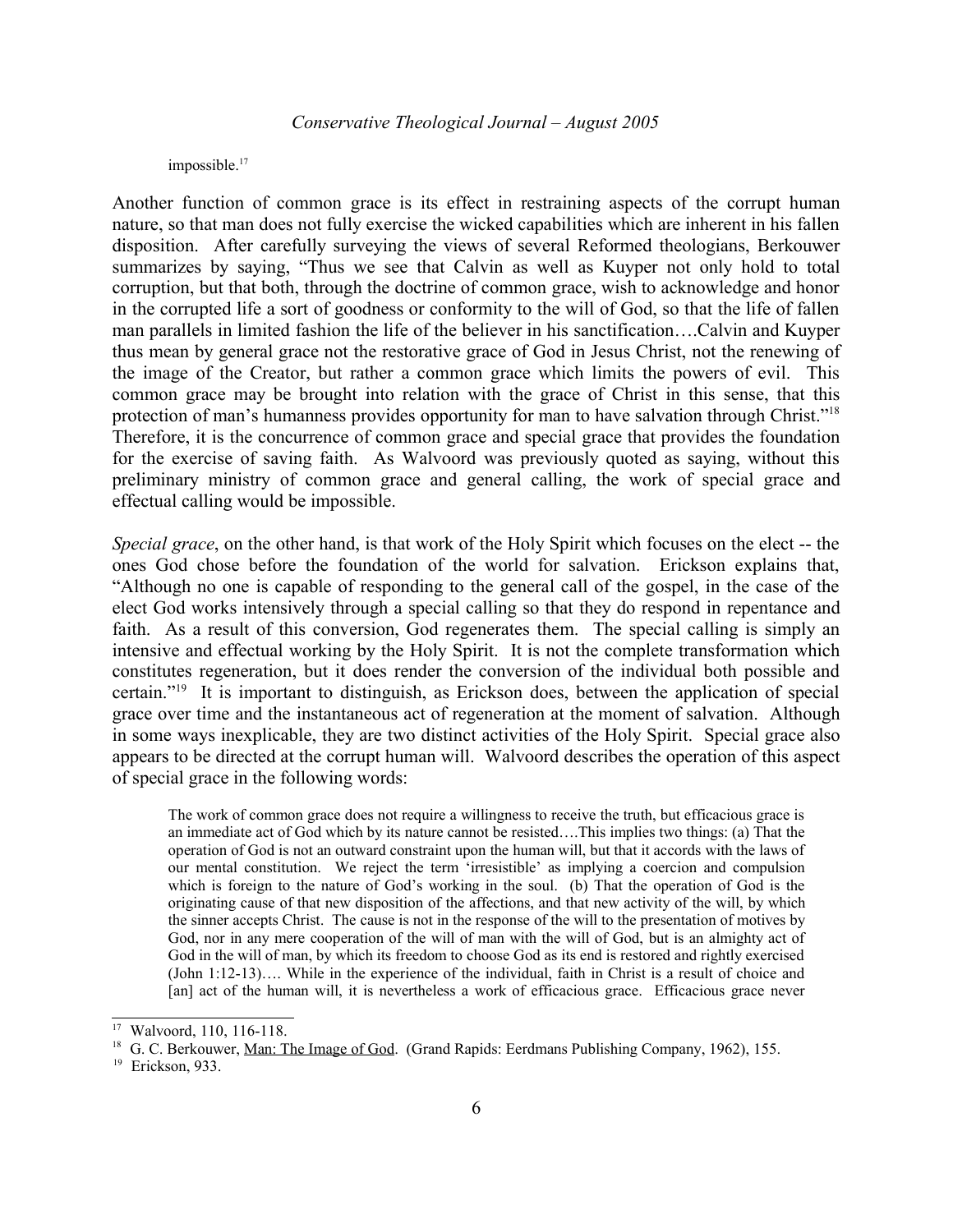operates in a heart that is still rebellious, and no one is ever saved against his will. It is rather in keeping with the principle that 'it is God who worketh in you both to will and to work, for his good pleasure' (Phil  $2:\overline{1}3$ ).<sup>20</sup>

In summary, not only are there active, inherent capabilities within fallen mankind, but God is also at work within unregenerate man to communicate truth to the mind and to impact the will in positive ways. Although distinct from the act of regeneration, the pre-faith work of the Holy Spirit in applying common grace as well as efficacious grace sets the stage for unregenerate individuals to respond to the gospel of salvation.

#### **The Nature of Saving Faith**

One of the first issues that must be considered regarding the nature of saving faith is whether fallen and unregenerate individuals are capable of exercising such faith. Some theologians have determined that saving faith itself must be a gift given by God to the unsaved, and this conclusion is often based upon Paul's statement in Ephesians 2:8 -- "For by grace you have been saved through faith; and that not of yourselves, it is the gift of God." This verse appears to say that God by grace saves unregenerate people through faith, and this faith is not from within the unsaved person but is actually a supernatural gift given by God for the occasion. The important issue for interpreting this verse is to determine the antecedent of the word *that*. Meisinger makes the following comments regarding this important question:

When Paul in Ephesians 2:8 uses the clause *that not of yourselves* we are naturally drawn to ask the question 'What does *that* refer to?' According to Greek grammar, it cannot refer to the words *grace* or *faith* because the pronoun translated 'that' has an ending in the neuter gender. Both *grace* and *faith* are in the feminine gender. Corresponding terms must agree in gender. Grammatically, *that* can only refer to the conceptual notion as a whole, God's provision of a salvation that is by grace through faith. His salvation is of grace because He provided and initiates eternal life apart from all human effort; it is of faith because one must believe in the Lord Jesus Christ. Moreover, salvation is 'not of ourselves' because the faith exercised has no virtue or merit in itself. Merit is drawn strictly from the object of faith, Jesus Christ.<sup>21</sup>

From the standpoint of the Greek syntax Wallace explains that, "On a grammatical level, then, it is doubtful that either 'faith' or 'grace' is antecedent of touto. More plausible is the view…that touto refers to the concept of a *grace-by-faith* salvation. As we have seen, touto regularly takes a conceptual antecedent."<sup>22</sup> In a related footnote Wallace goes on to say, "If faith is not meritorious, but is instead the *reception* of the gift of salvation, then it is not a gift per se. Such a view does not preclude the notion that for faith to save, the Spirit of God must initiate the conversion process."<sup>23</sup> If saving faith is a gift imparted by God, then what must an unsaved person do to get this gift? The important question regarding salvation then becomes "What must I do to *believe*?" rather than the biblical question, "What must I do to *be saved*?" (Acts 16:30).

<sup>20</sup> Walvoord, 123-124.

<sup>21</sup> Meisinger, 283.

<sup>&</sup>lt;sup>22</sup> Daniel B. Wallace, Greek Grammar Beyond the Basics. (Grand Rapids: Zondervan Publishing Company, 1996), 335.

<sup>23</sup> Wallace, note 53, 335.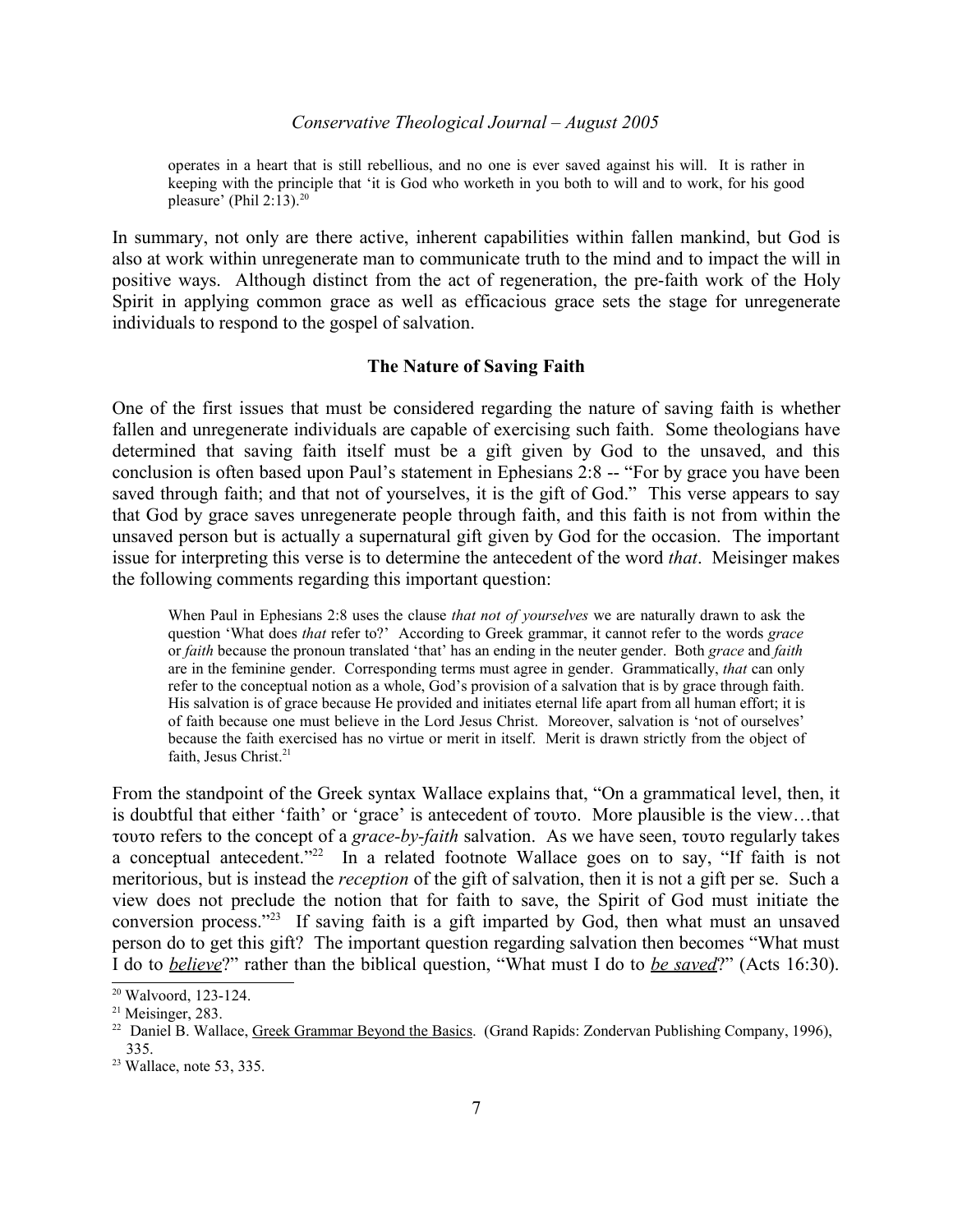Anderson calls this "sheer error" in his remarks on Ephesians 2:8.

'The gift of God' here is salvation by grace through faith. Not the faith itself….The assertion that faith is a gift, or indeed that it is a distinct entity at all, is sheer error. This matter is sometimes represented as though God gave faith to the sinner first, and then, on the sinner's bringing Him the faith, went on and gave him salvation! Just as though a baker, refusing to supply empty-handed applicants, should first dispense to each the price of a loaf, and then, in return for the money from his own till, serve out the bread!…Suffice it to point out that to read the text as though faith were the gift, is to destroy not only the meaning of verse 9, but the force of the whole passage.<sup>24</sup>

In summarizing this point Aldrich remarks that, "In the Bible there is no clear and dogmatic statement that saving faith is a gift of God….It can be agreed that saving faith is the gift of God in the broad sense in which all things come from God (1 Cor. 4:7; Rom. 11:35-36). However, this is entirely different from the position that an unsaved person cannot believe until he first receives a special gift of faith from God….A gift from a good man to a beggar does not cease to be a gift because the beggar stretches forth his hand to receive it."<sup>25</sup>

It is clear from Scripture that faith is the only requirement or condition on the human side of the equation for the salvation of the unregenerate individual. Chafer states this clearly when he says, "Outside the doctrines related to the Person and work of Christ, there is no truth more farreaching in its implications and no fact more to be defended than that salvation in all its limitless magnitude is secured, so far as human responsibility is concerned, by believing on Christ as Savior. To this one requirement no other obligation may be added without violence to the Scriptures and total disruption of the essential doctrine of salvation by grace alone….The eternal glories which are wrought in sovereign grace are conditioned, on the human side, by faith alone."<sup>26</sup> Lightner substantiates this and explains the far-reaching importance of this point:

The Bible knows of only one condition whereby a sinner becomes a saint, and that is through personal faith in Jesus Christ alone as his Savior. There are over one hundred verses in the Bible that make faith in Christ or its equivalent the sole condition for justification. True, man must know he is a sinner and deplore his condition before God (Rom. 3:23). He must know that the wages of sin is death (Rom. 6:23), and that Christ the Savior died for him and for his sins (Rom. 5:8; 1 Cor. 15:3). He must believe these truths, the essentials of the gospel, in order to trust the Christ to whom they refer. But knowing them does not bring salvation. It is personal faith in Christ the sin-bearer and turning from all idols that bring one into the family of God (Acts 16:31; John 1:12). While repentant faith is necessary for salvation, yet it is not man's faith that justifies him. Faith is not the cause of salvation. It is the channel through which salvation comes to the sinner.<sup>27</sup>

As Lightner has mentioned, there are specific truths which the unsaved person must understand before he can be said to have the correct *content* and *object* for his faith. Calvin remarked on this when he said that, "Faith consists not in ignorance, but in knowledge -- knowledge not of God merely, but of the divine will."<sup>28</sup> Scripture is clear that the Word of God is the only reliable

<sup>28</sup> Calvin, Book 3, Chapter 2, Section 2.

<sup>&</sup>lt;sup>24</sup> Sir Robert Anderson, The Gospel and its Ministry. (Grand Rapids: Kregel Publications, 1978), note 2, 54.

<sup>&</sup>lt;sup>25</sup> Aldrich, 252-253.

<sup>26</sup> Lewis Sperry Chafer, Systematic Theology, Vol. III. (Grand Rapids: Kregel Publications, 1995), 371.

<sup>&</sup>lt;sup>27</sup> Robert P. Lightner, Handbook of Evangelical Theology. (Grand Rapids: Kregel Publications, 1995), 200.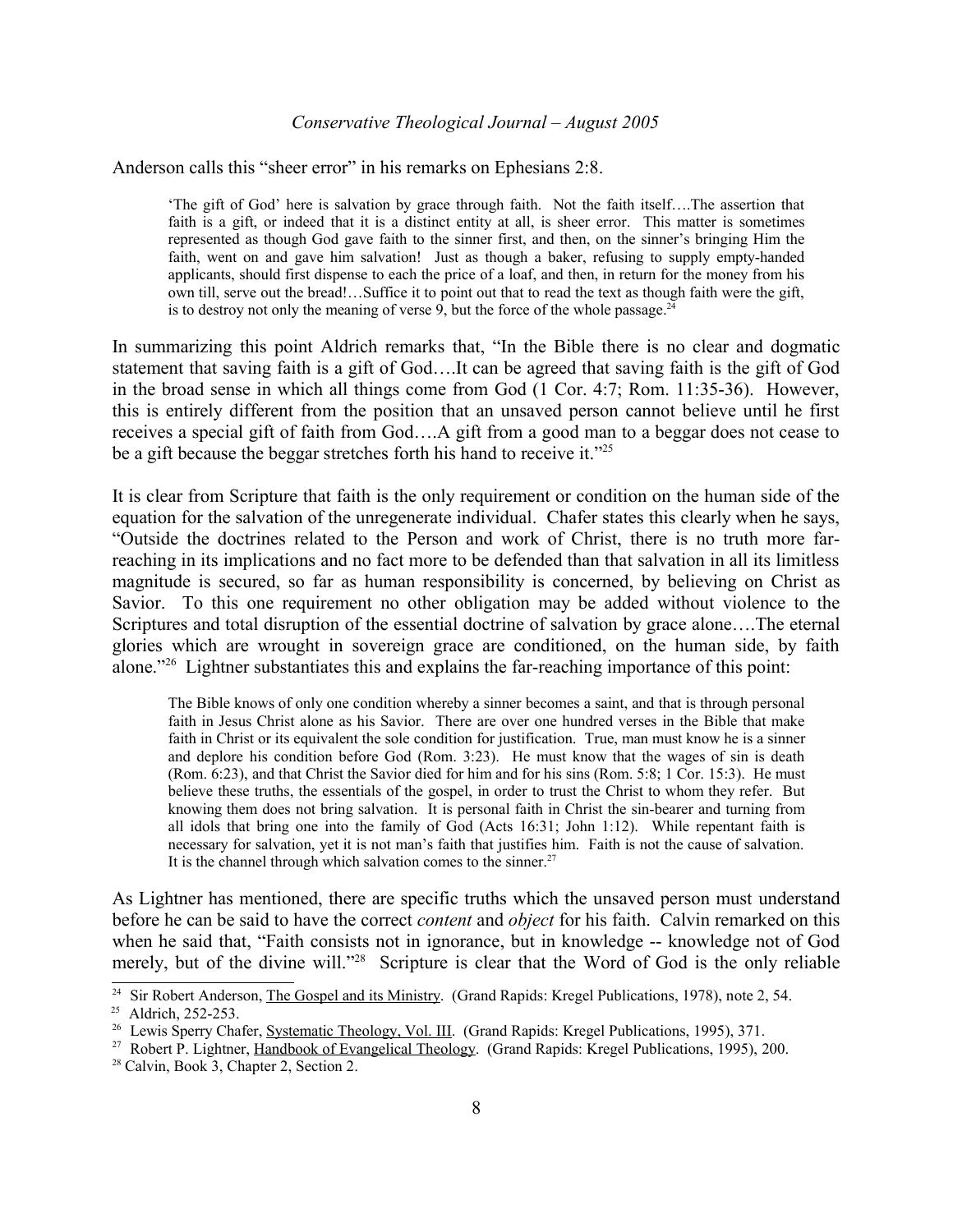source for the special knowledge that is required for salvation. Calvin eloquently explains the relationship between faith and the Word of God in the following words: "First, we must remember, that there is an inseparable relation between faith and the word, and that these can no more be disconnected from each other than rays of light from the sun….Take away the word, therefore, and no faith will remain….The word itself, whatever be the way in which it is conveyed to us, is a kind of mirror in which faith beholds God….Faith is the knowledge of the divine will in regard to us, as ascertained from his word."<sup>29</sup>

It is obvious that the inherent capabilities of unregenerate man as well as the working of the Holy Spirit are both involved in the reception of this knowledge. In explaining one of the biblical words for "believing," Meisinger provides several Scriptural examples that show what is involved from the human side of the equation:

One must either believe the gospel or reject it in disbelief. In Acts 28:24, Luke contrasts *persuaded* with *disbelieved*, showing that *persuaded* and *disbelieved* are opposite sides of a coin. Accordingly, not to believe is not to be persuaded. To believe is to be persuaded of the truth of the gospel, thus Luke expresses the concept of 'believe' using its synonym. What about the term *persuade*  $(\pi \in \mathfrak{so}(2))$ ? The New Testament uses it both in active and passive senses. That is, Scripture speaks of trying to persuade someone that the gospel is true; this is the active use. Alternatively, the word is used of someone becoming convinced that something is true, the passive use. Here are examples of someone taking initiative (active voice): Luke 11:22 speaks of armor in which a man trusted (lit. 'had trusted,' from peivqw), adding the nuance of *trust* (having been persuaded) to the notion of *persuade*. Acts 18:4 reveals that Paul persuaded, or convinced Jews and Gentiles. Acts 19:8 speaks of 'reasoning and persuading' others of the things concerning the kingdom of God. Acts 28:24 shows the apostle trying to persuade, or convince the Jews of Rome. Luke also uses the term in the passive sense of being persuaded, coming to depend on, trust, or rest confidence in something: Luke 16:31, the rich man was told that if his brothers would not believe Scripture, they would not be persuaded even by someone rising from the dead. Luke 20:6, the people are persuaded (sure, certain) that John was a prophet. Acts 17:3b-4, 'this Jesus whom I preach to you is the Christ. And some of them were persuaded.' Acts 28:24, be persuaded, be convinced, come to believe. Here persuaded opposes disbelieved  $(\epsilon \pi \epsilon \hat{\theta} \hat{\theta})$  …  $\eta \pi (\sigma \tau \hat{\theta})$  ... Did Paul persuade unbelievers by his ability to communicate? The Holy Spirit used his words -- which were God's words -- to persuade them. God is the One who says 'Let there be light' (2 Cor. 4:6). Note how in John 3:36, being persuaded relates to eternal life: 'He who believes in the Son has everlasting life; and *he who does not believe*  $(\hat{a}\pi\varepsilon\theta(\hat{e}\omega))$  the Son shall not see life, but the wrath of God abides on him.' To 'not believe'  $(\hat{\alpha}\pi\varepsilon\theta\hat{\varepsilon}\omega)$  is to refuse to believe the Christian message, even to refuse to be a believer, or to reject the Christian message (cf. Acts 14:2; Eph.  $2:2$ ).<sup>30</sup>

This type of *persuasion* or *belief* involves knowing specific truths about the gospel of salvation, but it also seems to have an aspect of agreement or acquiescence as well. Calvin, for example, stated that, "It is the office of faith to assent to the truth of God whenever, whatever, and in whatever way he speaks....The human mind, when blinded and darkened, is very far from being able to rise to a proper knowledge of the divine will; nor can the heart, fluctuating with perpetual doubt, rest secure in such knowledge. Hence, in order that the word of God may gain full credit, the mind must be enlightened, and the heart confirmed, from some other quarter. We shall now

<sup>29</sup> Calvin, Book 3, Chapter 2, Section 6.

<sup>&</sup>lt;sup>30</sup> Meisinger, 281-282.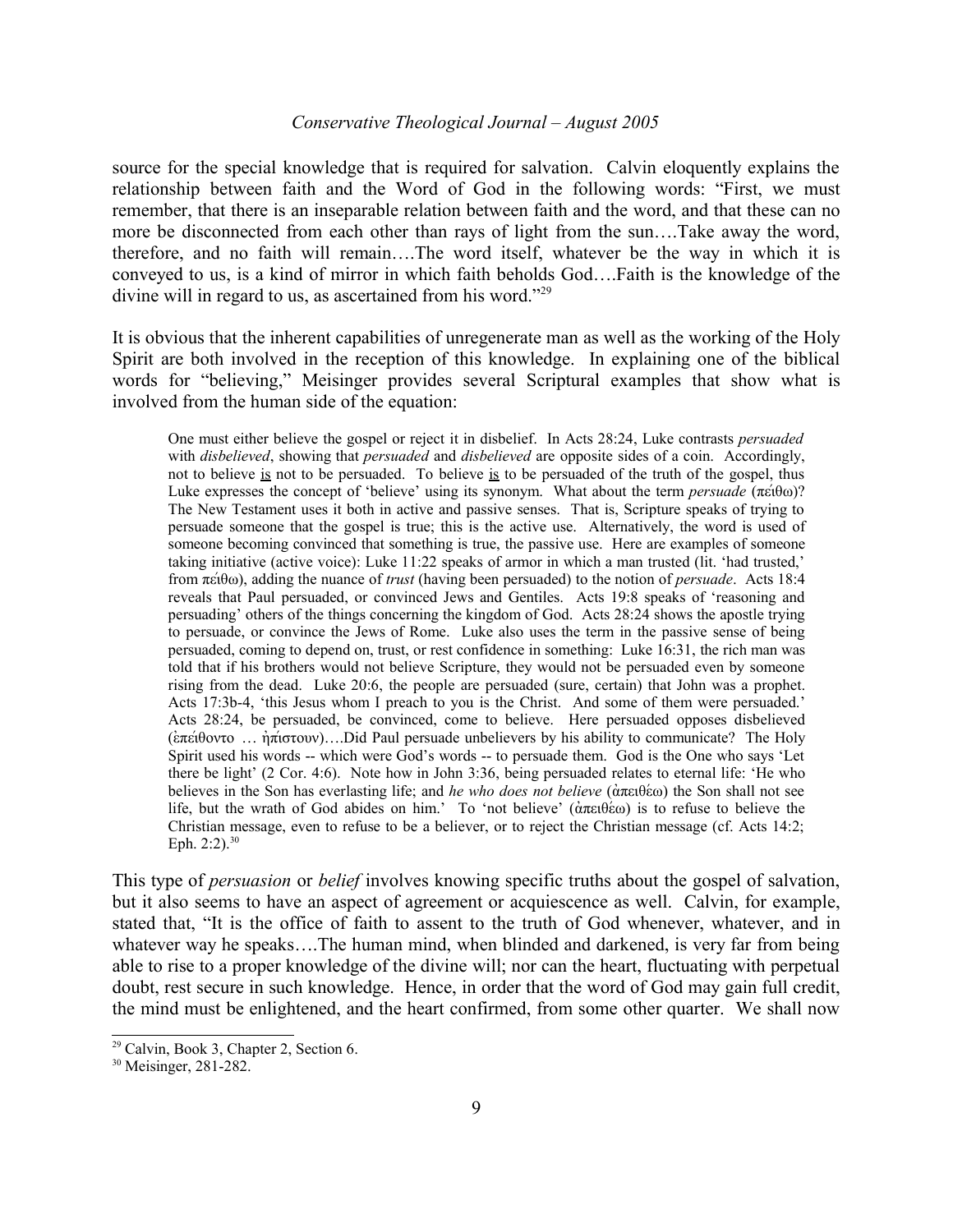have a full definition of faith, if we say that it is a firm and sure knowledge of the divine favor toward us, founded on the truth of a free promise in Christ, and revealed to our minds, and sealed on our hearts, by the Holy Spirit."<sup>31</sup> This clearly describes the interdependency between the capabilities of the unsaved individual and the working of the Holy Spirit before the moment of conversion.

Hodge provides a representative definition which includes all three key elements of saving faith when he says, "That faith, therefore, which is connected with salvation includes *knowledge*, that is a perception of the truth and its qualities; *assent*, or the persuasion of the truth of the object of faith; and *trust*, or reliance. The exercise, or state of mind expressed by the word faith, as used in the Scriptures, is not mere assent, or mere trust; it is the intelligent perception, reception, and reliance on the truth, as revealed in the Gospel."<sup>32</sup> Ryrie expands upon this by describing saving faith in the following words:

To believe in Christ for salvation means to have confidence that He can remove the guilt of sin and give eternal life. It means to believe that He can solve the problem of sin, which is what keeps a person out of heaven. One can also believe Christ about a multitude of other things, but these are not involved in salvation….The only issue is whether or not you believe that His death paid for all your sin and that by believing in Him you can have forgiveness and eternal life. Faith has an intellectual facet to it. The essential facts are that Christ died for our sins and rose from the dead (1 Cor. 15:3-4; Rom. 4:25). In addition, faith involves assent or agreement with those facts. One can know the facts of the Gospel and either agree or disagree with them. But faith also involves an act of the will, for we can decide either to obey or to reject God's command to believe (Acts 16:31)….It is obvious that faith involves more than the knowledge of facts. The facts must be there or faith is empty. But even assent, however genuine, must be accompanied by an act of the will to trust in the truth that one has come to know and assent to. $33$ 

This extended explanation of the key elements of saving faith is viewed by some theologians as being too great a task for fallen and unregenerate individuals to undertake. They would argue that a person who is under the influence of total depravity is simply not capable of knowing, agreeing, and completely relying upon the gospel of salvation -- that this type of faith must itself be imparted by God to the helpless sinner. Lightner clarifies the relationship between saving faith and the finished work of Christ in the following words:

It must be emphasized that it is not man's faith which saves him. Man's faith is not the cause of his salvation. It is Jesus Christ, the *object* of our faith, who saves us. Christ and Christ alone saves sinners; faith does not. Salvation, however, is always *through* faith by God's marvelous grace. The gospel is sometimes presented as though some special kind or amount of faith is required for salvation….As far as Scripture is concerned, God simply requires all the faith or trust one has and that one's faith be in Jesus Christ. The sinner's reception of God's great gift of salvation adds nothing to the completed work of Christ. Were that true it would be Christ's substitutionary atonement plus faith in Christ which saves. Christ's work alone saves, but unless His Person and work are received by

<sup>31</sup> Calvin, Book 3, Chapter 2, Section 7.

<sup>&</sup>lt;sup>32</sup> Charles Hodge, Commentary on the Epistle to the Romans. (Grand Rapids: Eerdmans Publishing Company, 1967), 29.

<sup>&</sup>lt;sup>33</sup> Charles C. Ryrie, So Great Salvation. (Chicago: Moody Press, 1997), 109-111.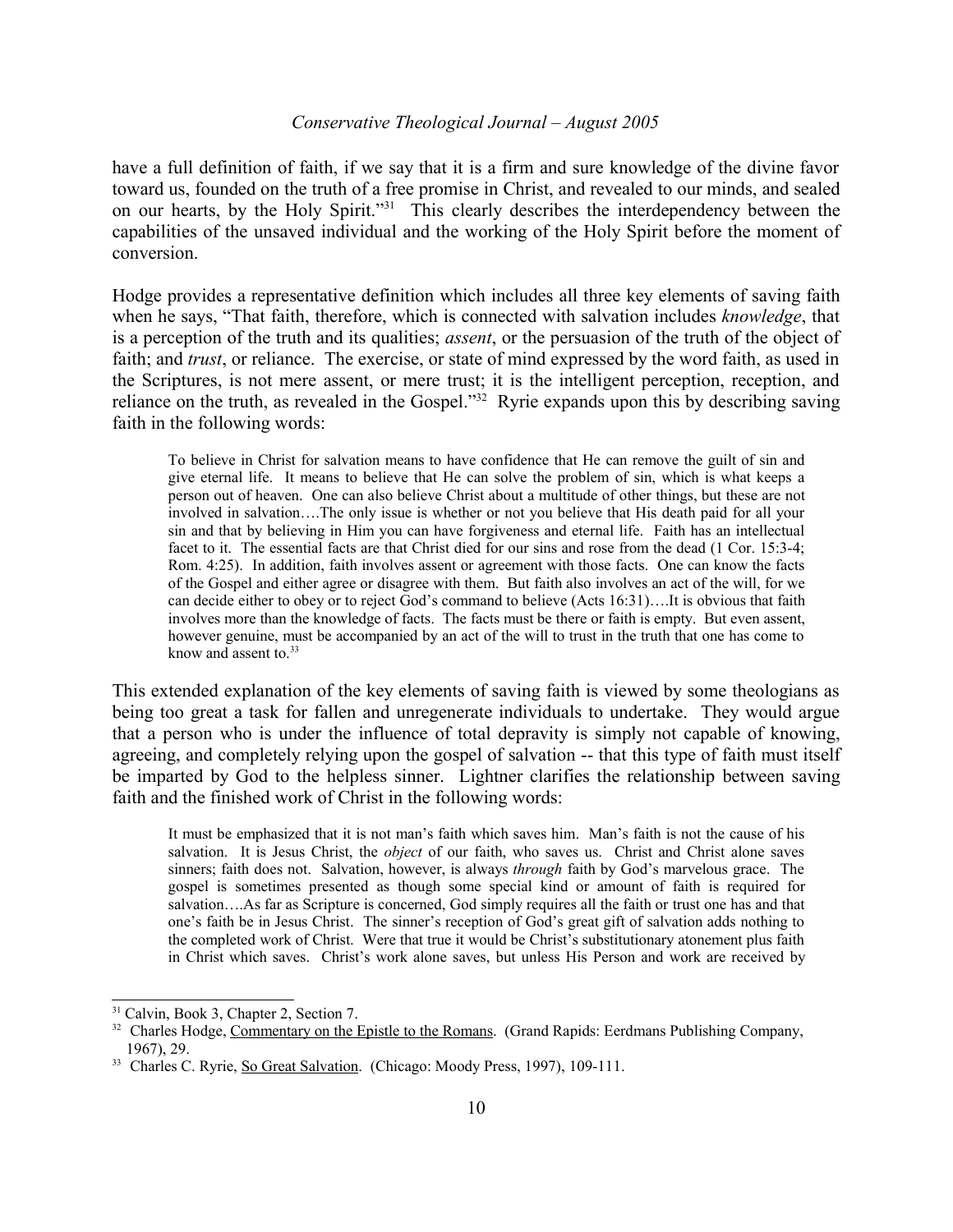faith, no benefit comes to the individual sinner. $34$ 

While it is true that all of the work of salvation is accomplished by God on behalf of the helpless sinner, the unsaved individual must understand some of the details of this work, agree that it is necessary, and rely on the completed work of the Lord Jesus Christ -- the One who has done all of the work required to accomplish salvation. As Packer has said, "Salvation, with all that it involves, comes to many by faith; and faith is no more than an activity of reception, contributing nothing to that which it receives."<sup>35</sup>

The solution to the issue seems to be in a proper understanding of the operation of faith. In his classic work on this subject, Machen maintains that, "The faith of man, rightly conceived, can never stand in opposition to the completeness with which salvation depends upon God; it can never mean that man does part, while God merely does the rest; for the simple reason that faith consists not in doing something but in receiving something. To say that we are justified by faith is just another way of saying that we are justified not in slightest measure by ourselves, but simply and solely by the One in whom our faith is reposed."<sup>36</sup> Chafer concurs when he says that, "A moment's attention to the transforming divine undertakings which enter into salvation of the lost will bring one to the realization of the truth that every feature involved presents a task which is superhuman, and therefore if to be accomplished at all, must be wrought by God alone. Such a discovery will prepare the mind for the reception of the truth, that the only relation man can sustain to this great undertaking is to depend utterly upon God to do it. That is the simplicity of faith."<sup>37</sup> Faith, therefore, is not the exercise of a human ability. Rather, it is the realization and the admission of one's human inability. Machen explains that, "The basal fact about faith is that all faith has an object; all faith is not only possessed by someone, but it consists in confidence in someone….The efficacy of faith, then, depends not upon the faith itself, considered as a psychological phenomenon, but upon the object of the faith, namely Christ. Faith is not regarded in the New Testament as itself a meritorious work or a meritorious condition of the soul; but it is regarded as a means which is used by the grace of God; the New Testament never says that a man is saved *on account of* his faith, but always that he is saved *through* his faith or *by means of* his faith; faith is merely the means which the Holy Spirit uses to apply to the individual soul the benefits of Christ's death."<sup>38</sup> He goes on to explain that saving faith is simply the abandonment of all human effort to earn the favor of God.

The true reason why faith is given such an exclusive place by the New Testament, so far as the attainment of salvation is concerned, over against love and over against everything else in man except things that can be regarded as mere aspects of faith, is that faith means receiving something, not doing something or even being something. To say, therefore, that our faith saves us means that we do not save ourselves even in slightest measure, but that God saves us. Very different would be the case if our salvation were said to be through love; for then salvation would depend upon a high quality of our own. And that is what the New Testament, above all else, is concerned to deny. The very center and

<sup>&</sup>lt;sup>34</sup> Robert P. Lightner, Sin, the Savior, and Salvation. (Grand Rapids: Kregel Publications, 1991), 160.

<sup>&</sup>lt;sup>35</sup> J. I. Packer, Fundamentalism and the Word of God. (Grand Rapids: Eerdmans Publishing Company, 1958), 172.

<sup>36</sup> J. Gresham Machen, What is Faith? (Grand Rapids: Eerdmans Publishing Company, 1946), 172.

<sup>37</sup> Chafer, 371-372.

<sup>38</sup> Machen, 177, 180.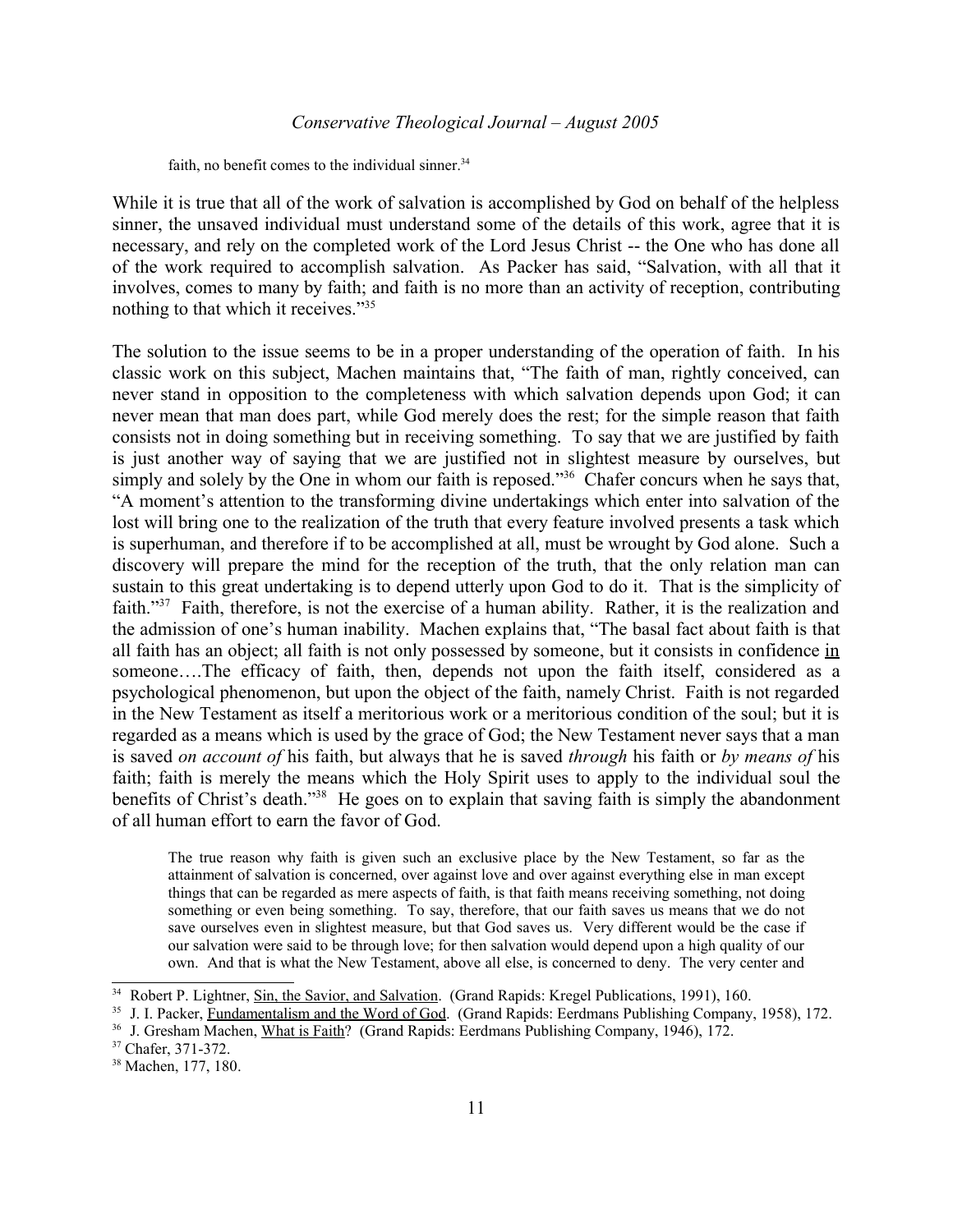core of the whole Bible is the doctrine of the grace of God -- the grace of God which depends not one whit upon anything that is in man, but is absolutely undeserved, resistless and sovereign.<sup>39</sup>

To depend even to the slightest extent on our own actions or merit before God is the real meaning of "unbelief."<sup>40</sup> Machen provides an unmatched description of the passive character of saving faith in the following words:

Faith means not doing something but receiving something; it means not the earning of a reward but the acceptance of a gift. A man can never be said to obtain a thing for himself if he obtains it by faith; indeed to say that he obtains it by faith is only another way of saying that he does not obtain it for himself but permits another to obtain it for him. Faith, in other words, is not active but passive; and to say that we are saved by faith is to say that we do not save ourselves but are saved only by the one in whom our faith is reposed; the faith of man presupposes the sovereign grace of God.<sup>41</sup>

Again, faith is simply the admission of one's human inability and the conscious abandonment of all human effort to establish any merit in the sight of God. "Not only were we saved by grace, but because of the peculiar means which God used to save us, we *knew* that we were saved by grace; it was of the very nature of faith to make us know that we were not saving ourselves. Even before we could love as we ought to love, even before we could do anything or feel anything aright, we were saved by faith; we were saved by abandoning all confidence in our own thoughts or feelings or actions and by simply allowing ourselves to be saved by God."<sup>42</sup> This notion of the passive character of saving faith is what describes the actual role which faith plays in the process of salvation. It can in no way be said to be a meritorious accomplishment based on the skills, abilities, or capacities within the unregenerate individual. Machen explains how faith operates:

Thus the beginning of the Christian life is not an achievement but an experience; the soul of the man who is saved is not, at the moment of salvation, active, but passive; salvation is the work of God and God alone. That does not mean that the Christian is unconscious when salvation enters his life.... Faith is always a conscious condition of the soul. There is, moreover, a volitional aspect of faith, in which it appears to the man who believes to be induced by a conscious effort of his will, a conscious effort of his will by which he resolves to cease trying to save himself and resolves to accept, instead, the salvation offered by Christ.<sup>43</sup>

Even though the unsaved man does not contribute anything to his salvation, he is consciously aware of the transaction and all of the faculties of his soul are engaged. The process of conversion is not something that can happen when an unsaved man is asleep or in a coma. Although it is accomplished entirely by God, there is an experience of mindful and purposeful reception by the unregenerate individual during which he resolves to cease striving and trust in the work of another on his behalf. "True faith, strictly speaking, does not do anything; it does not give, but receives. So when one says that we do something by faith that is just another way of saying that we do nothing -- at least that we do nothing of ourselves. It is of the very nature of

<sup>39</sup> Machen, 173-174.

<sup>40</sup> Machen, 202.

 $41$  Machen, 195.

<sup>42</sup> Machen, 196-197.

<sup>43</sup> Machen, 197.